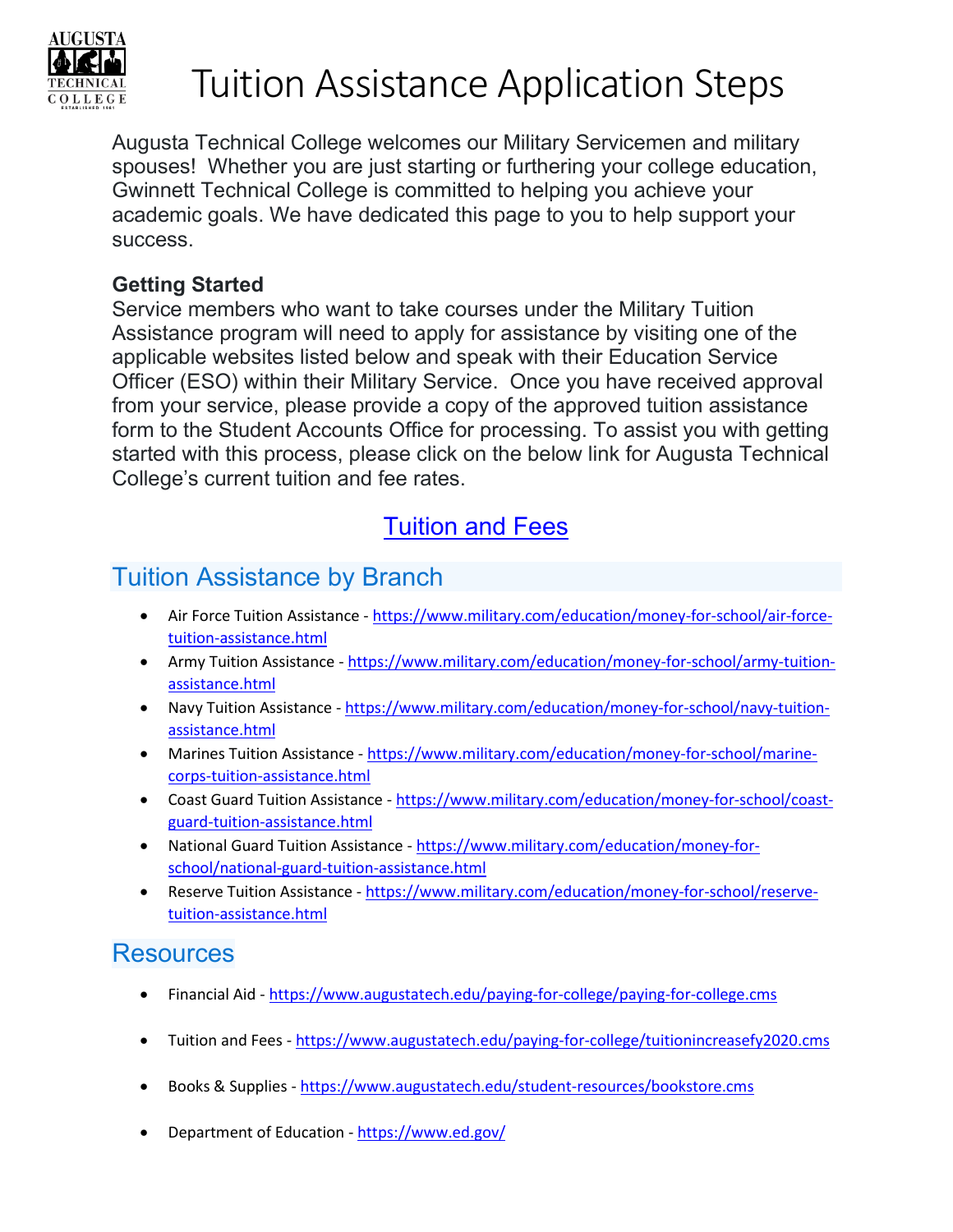

## FAQs

#### **How much will my TA cover toward my tuition and fees?**

The amount covered for tuition and fees will vary depending on your eligibility and the military service criteria. Please visit your service website or check with your Education Service Officer (ESO).

#### **Are there additional funding sources for military service members and spouses**?

Resources such as financial aid and/or scholarships may be an option to help pay for tuition and fees. In addition, some Veteran Affairs programs can work well with the TA program to supplement fees not covered by TA for eligible service members. To learn if you qualify, please visit the college's Military Service Center, building 1300, room 345, 706-771-5730 or contact them at [Military@AugustaTech.edu.](mailto:Military@AugustaTech.edu) For more Scholarship information, please visit <https://www.augustatech.edu/paying-for-college/scholarships.cms>

#### **What's the difference between tuition assistance and Department of Veteran Affairs education benefits?**

Tuition assistance is offered by the services and is only available while a member is serving. Department of Veteran Affairs offers several education benefits that are available for up to 15 years after a service member leaves the military.

#### **Where can I find information on financial aid?**

For more information on how to apply for financial aid and the college's deadlines for completing the financial aid application, please visit the Augusta Tech [Financial Aid](https://www.augustatech.edu/paying-for-college/paying-for-college.cms) page.

#### **Where can I receive job search support?**

Students are encouraged to visit our [Career Services Department](https://www.augustatech.edu/student-resources/career-services.cms) for assistance to learn more about the department's services

#### **What happens to my TA (tuition assistance) if I withdraw from my classes?**

Please read, **Military Return of Tuition Assistance**, for more information on policy.

**Where do I find more information about the college's program offerings and how to obtain credentials in a chosen field?**